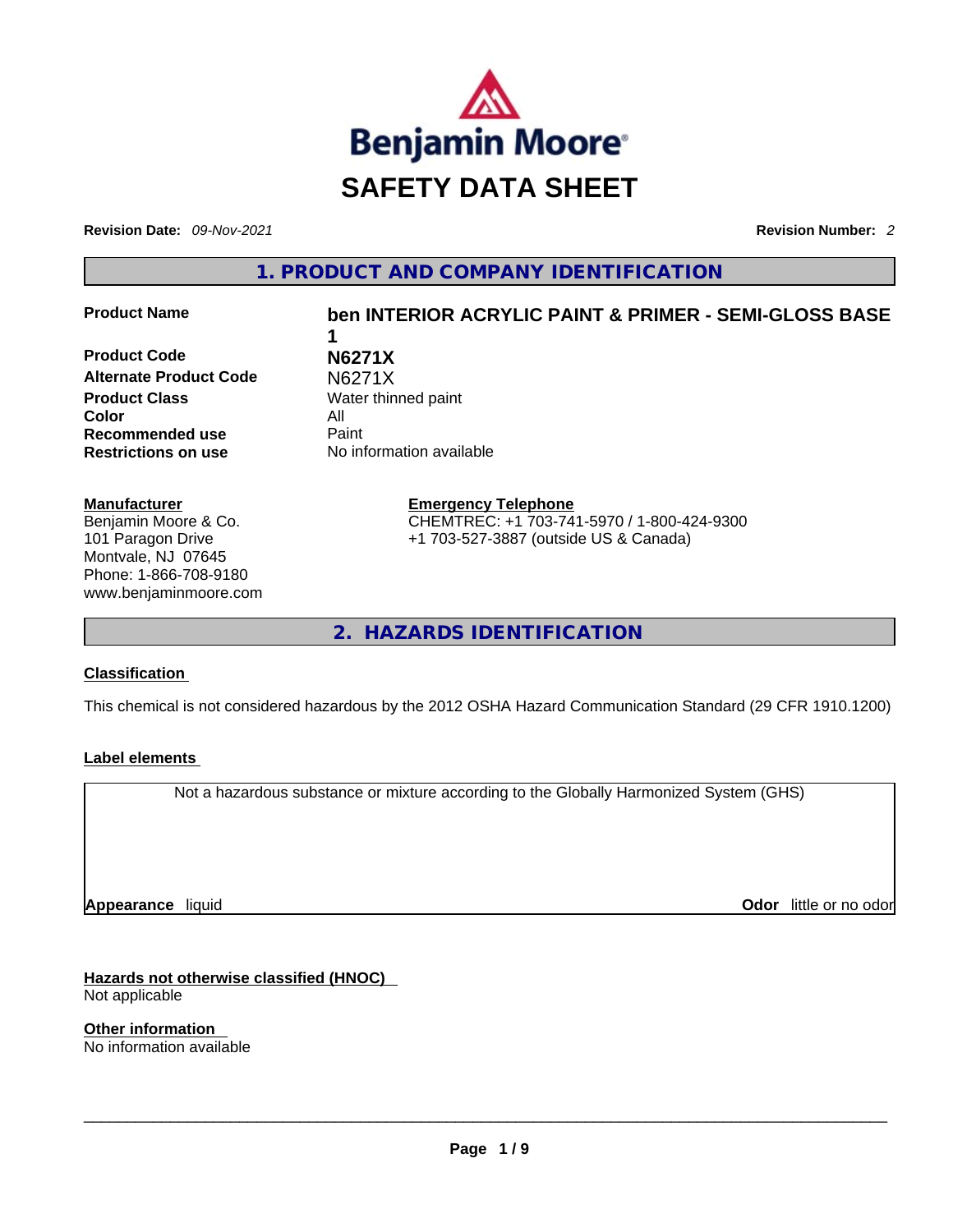**WARNING:** This product contains isothiazolinone compounds at levels of <0.1%. These substances are biocides commonly found in most paints and a variety of personal care products as a preservative. Certain individuals may be sensitive or allergic to these substances, even at low levels.

# **3. COMPOSITION INFORMATION ON COMPONENTS**

| Chemical<br>name    | <b>CAS No.</b>   | Weight-% |
|---------------------|------------------|----------|
| Titanium<br>dioxide | 33-67-7<br>13163 | 30<br>25 |
| Kaolin              | . აა∠-ხა-        |          |

|                                                  | 4. FIRST AID MEASURES                                                                                    |
|--------------------------------------------------|----------------------------------------------------------------------------------------------------------|
| <b>General Advice</b>                            | No hazards which require special first aid measures.                                                     |
| <b>Eye Contact</b>                               | Rinse thoroughly with plenty of water for at least 15 minutes and consult a<br>physician.                |
| <b>Skin Contact</b>                              | Wash off immediately with soap and plenty of water while removing all<br>contaminated clothes and shoes. |
| <b>Inhalation</b>                                | Move to fresh air. If symptoms persist, call a physician.                                                |
| Ingestion                                        | Clean mouth with water and afterwards drink plenty of water. Consult a physician<br>if necessary.        |
| <b>Most Important</b><br><b>Symptoms/Effects</b> | None known.                                                                                              |
| <b>Notes To Physician</b>                        | Treat symptomatically.                                                                                   |

**5. FIRE-FIGHTING MEASURES** 

| <b>Suitable Extinguishing Media</b>                                              | Use extinguishing measures that are appropriate to local<br>circumstances and the surrounding environment.                                   |
|----------------------------------------------------------------------------------|----------------------------------------------------------------------------------------------------------------------------------------------|
| Protective equipment and precautions for firefighters                            | As in any fire, wear self-contained breathing apparatus<br>pressure-demand, MSHA/NIOSH (approved or equivalent)<br>and full protective gear. |
| <b>Specific Hazards Arising From The Chemical</b>                                | Closed containers may rupture if exposed to fire or<br>extreme heat.                                                                         |
| Sensitivity to mechanical impact                                                 | No.                                                                                                                                          |
| Sensitivity to static discharge                                                  | No.                                                                                                                                          |
| <b>Flash Point Data</b><br>Flash point (°F)<br>Flash Point (°C)<br><b>Method</b> | Not applicable<br>Not applicable<br>Not applicable                                                                                           |
|                                                                                  |                                                                                                                                              |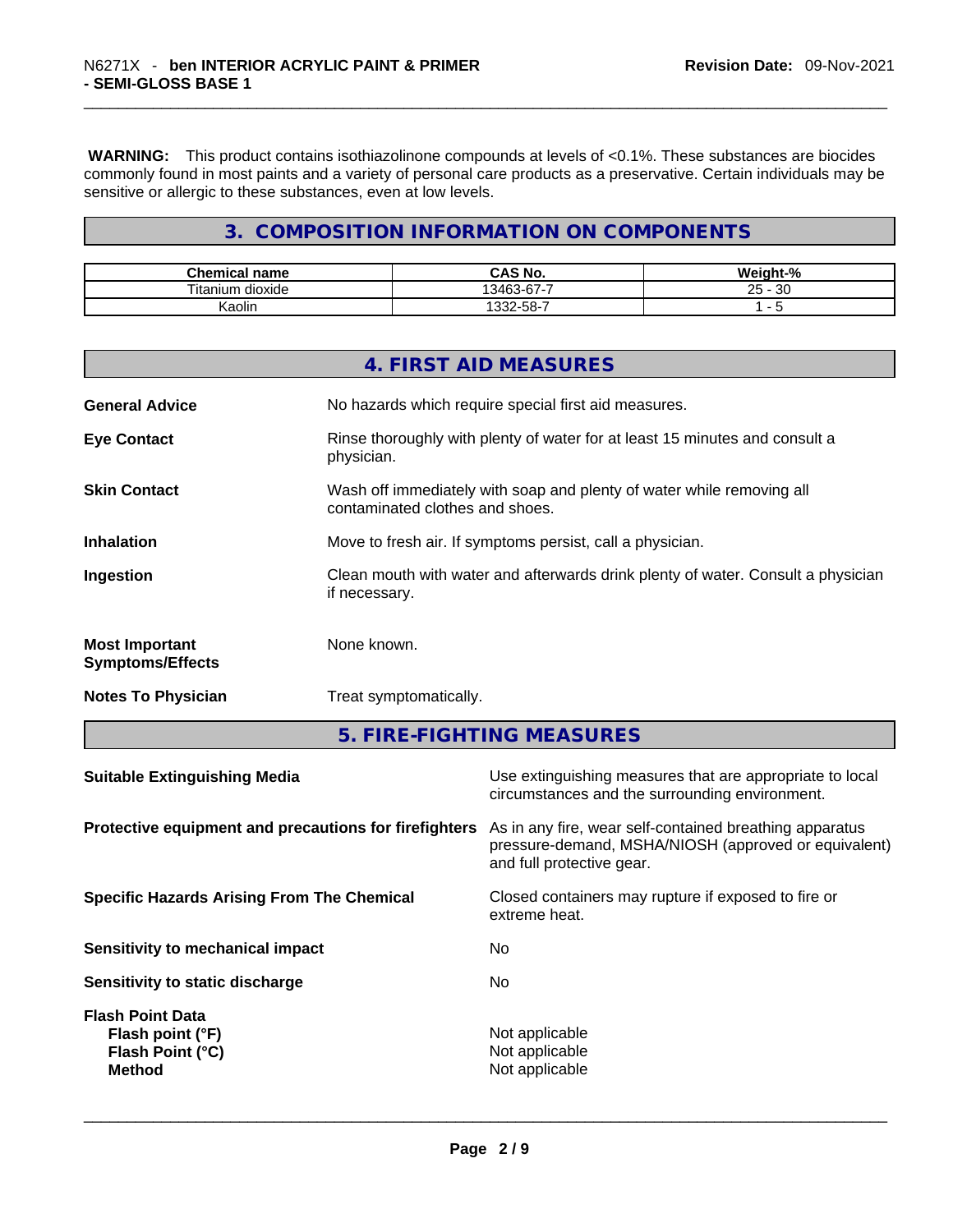#### **Flammability Limits In Air**

**Lower flammability limit:** Not applicable **Upper flammability limit:** Not applicable

**NFPA Health:** 1 **Flammability:** 0 **Instability:** 0 **Special:** Not Applicable

#### **NFPA Legend**

- 0 Not Hazardous
- 1 Slightly
- 2 Moderate
- 3 High
- 4 Severe

*The ratings assigned are only suggested ratings, the contractor/employer has ultimate responsibilities for NFPA ratings where this system is used.* 

*Additional information regarding the NFPA rating system is available from the National Fire Protection Agency (NFPA) at www.nfpa.org.* 

# **6. ACCIDENTAL RELEASE MEASURES**

| <b>Personal Precautions</b>      | Avoid contact with skin, eyes and clothing. Ensure adequate ventilation.                                                                                                         |
|----------------------------------|----------------------------------------------------------------------------------------------------------------------------------------------------------------------------------|
| <b>Other Information</b>         | Prevent further leakage or spillage if safe to do so.                                                                                                                            |
| <b>Environmental precautions</b> | See Section 12 for additional Ecological Information.                                                                                                                            |
| <b>Methods for Cleaning Up</b>   | Soak up with inert absorbent material. Sweep up and shovel into suitable<br>containers for disposal.                                                                             |
|                                  | 7. HANDLING AND STORAGE                                                                                                                                                          |
|                                  |                                                                                                                                                                                  |
| Handling                         | Avoid contact with skin, eyes and clothing. Avoid breathing vapors, spray mists or<br>sanding dust. In case of insufficient ventilation, wear suitable respiratory<br>equipment. |
| <b>Storage</b>                   | Keep container tightly closed. Keep out of the reach of children.                                                                                                                |

# **8. EXPOSURE CONTROLS/PERSONAL PROTECTION**

#### **Exposure Limits**

| <b>Chemical name</b> | <b>ACGIH TLV</b>                                                             | <b>OSHA PEL</b>                                |
|----------------------|------------------------------------------------------------------------------|------------------------------------------------|
| Titanium dioxide     | TWA: $10 \text{ mg/m}^3$                                                     | 15 mg/m $3$ - TWA                              |
| Kaolin               | TWA: $2 \text{ mg/m}^3$ particulate matter<br>containing no asbestos and <1% | 15 mg/m $3$ - TWA<br>5 mg/m <sup>3</sup> - TWA |
|                      | crystalline silica, respirable particulate                                   |                                                |
|                      | matter                                                                       |                                                |

#### **Legend**

ACGIH - American Conference of Governmental Industrial Hygienists Exposure Limits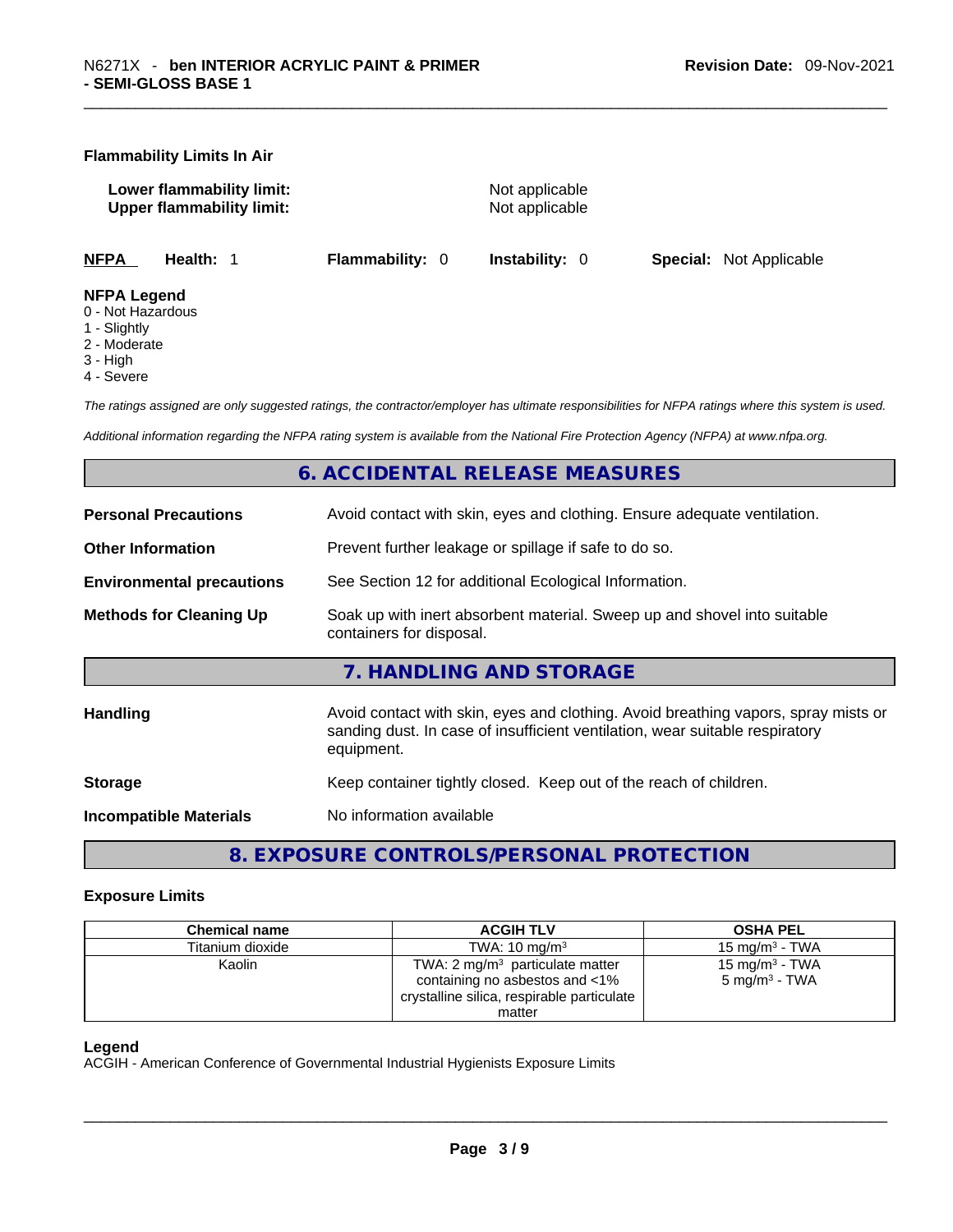OSHA - Occupational Safety & Health Administration Exposure Limits N/E - Not Established

| <b>Engineering Measures</b>          | Ensure adequate ventilation, especially in confined areas.                                                                          |
|--------------------------------------|-------------------------------------------------------------------------------------------------------------------------------------|
| <b>Personal Protective Equipment</b> |                                                                                                                                     |
| <b>Eye/Face Protection</b>           | Safety glasses with side-shields.                                                                                                   |
| <b>Skin Protection</b>               | Protective gloves and impervious clothing.                                                                                          |
| <b>Respiratory Protection</b>        | In case of insufficient ventilation wear suitable respiratory equipment.                                                            |
| <b>Hygiene Measures</b>              | Avoid contact with skin, eyes and clothing. Remove and wash contaminated<br>clothing before re-use. Wash thoroughly after handling. |

# **9. PHYSICAL AND CHEMICAL PROPERTIES**

| Appearance                           | liquid                   |
|--------------------------------------|--------------------------|
| Odor                                 | little or no odor        |
| <b>Odor Threshold</b>                | No information available |
| Density (Ibs/gal)                    | 11.1 - 11.2              |
| <b>Specific Gravity</b>              | $1.33 - 1.35$            |
| pH                                   | No information available |
| <b>Viscosity (cps)</b>               | No information available |
| Solubility(ies)                      | No information available |
| <b>Water solubility</b>              | No information available |
| <b>Evaporation Rate</b>              | No information available |
| Vapor pressure                       | No information available |
| <b>Vapor density</b>                 | No information available |
| Wt. % Solids                         | $50 - 60$                |
| Vol. % Solids                        | $35 - 45$                |
| Wt. % Volatiles                      | $40 - 50$                |
| Vol. % Volatiles                     | $55 - 65$                |
| <b>VOC Regulatory Limit (g/L)</b>    | 0                        |
| <b>Boiling Point (°F)</b>            | 212                      |
| <b>Boiling Point (°C)</b>            | 100                      |
| Freezing point (°F)                  | 32                       |
| <b>Freezing Point (°C)</b>           | $\Omega$                 |
| Flash point (°F)                     | Not applicable           |
| Flash Point (°C)                     | Not applicable           |
| <b>Method</b>                        | Not applicable           |
| <b>Flammability (solid, gas)</b>     | Not applicable           |
| <b>Upper flammability limit:</b>     | Not applicable           |
| Lower flammability limit:            | Not applicable           |
| <b>Autoignition Temperature (°F)</b> | No information available |
| <b>Autoignition Temperature (°C)</b> | No information available |
| Decomposition Temperature (°F)       | No information available |
| Decomposition Temperature (°C)       | No information available |
| <b>Partition coefficient</b>         | No information available |

# **10. STABILITY AND REACTIVITY**

**Reactivity** Not Applicable \_\_\_\_\_\_\_\_\_\_\_\_\_\_\_\_\_\_\_\_\_\_\_\_\_\_\_\_\_\_\_\_\_\_\_\_\_\_\_\_\_\_\_\_\_\_\_\_\_\_\_\_\_\_\_\_\_\_\_\_\_\_\_\_\_\_\_\_\_\_\_\_\_\_\_\_\_\_\_\_\_\_\_\_\_\_\_\_\_\_\_\_\_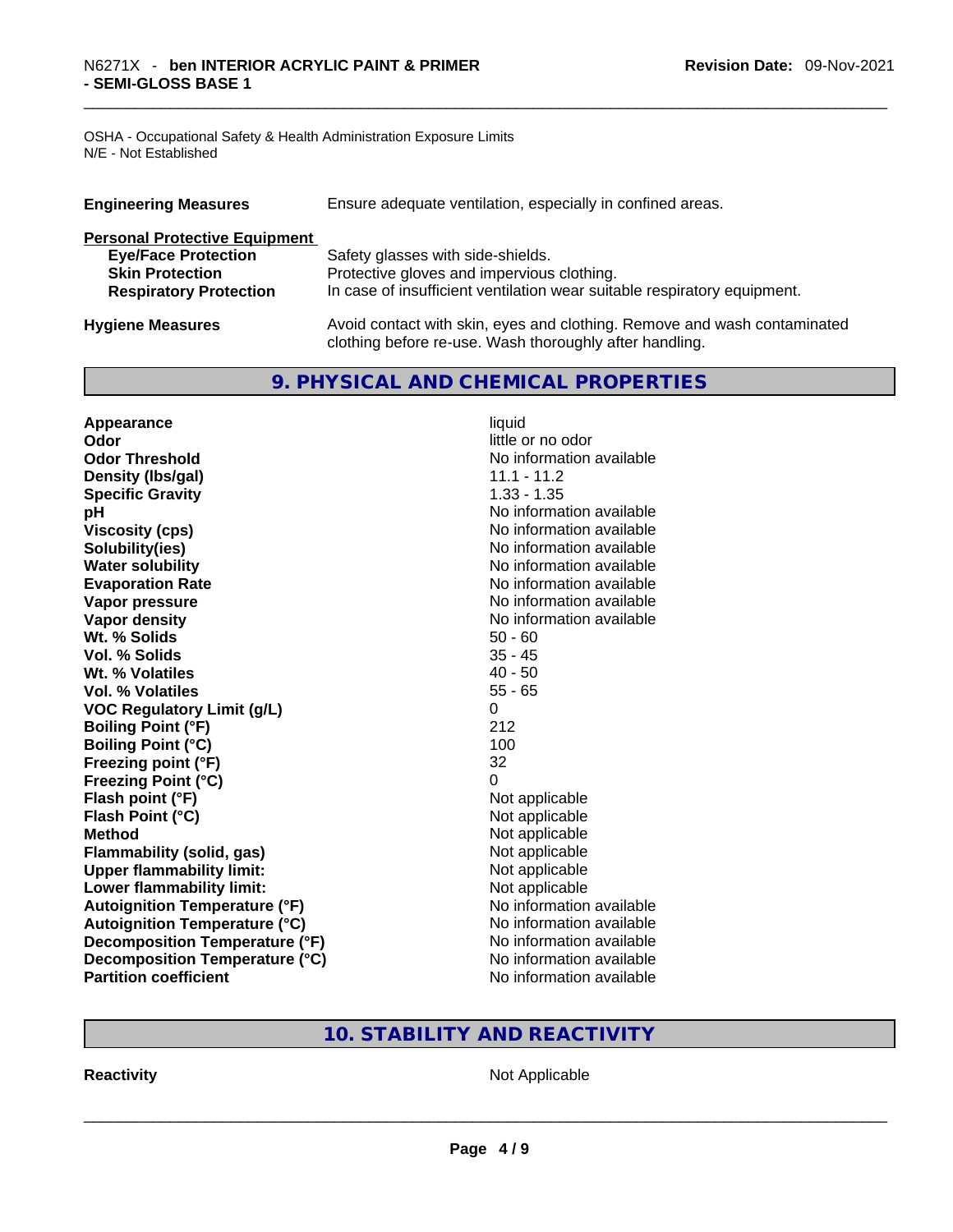| <b>Chemical Stability</b>               | Stable under normal conditions.          |
|-----------------------------------------|------------------------------------------|
| <b>Conditions to avoid</b>              | Prevent from freezing.                   |
| <b>Incompatible Materials</b>           | No materials to be especially mentioned. |
| <b>Hazardous Decomposition Products</b> | None under normal use.                   |
| Possibility of hazardous reactions      | None under normal conditions of use.     |

# **11. TOXICOLOGICAL INFORMATION**

| <b>Product Information</b>                                                                                                                                                                                                                                                                                                                                                     |                                                                                                                                                                                                                                                                                                                                                                                                                                                                                                                                                                                  |
|--------------------------------------------------------------------------------------------------------------------------------------------------------------------------------------------------------------------------------------------------------------------------------------------------------------------------------------------------------------------------------|----------------------------------------------------------------------------------------------------------------------------------------------------------------------------------------------------------------------------------------------------------------------------------------------------------------------------------------------------------------------------------------------------------------------------------------------------------------------------------------------------------------------------------------------------------------------------------|
| Information on likely routes of exposure                                                                                                                                                                                                                                                                                                                                       |                                                                                                                                                                                                                                                                                                                                                                                                                                                                                                                                                                                  |
| <b>Principal Routes of Exposure</b>                                                                                                                                                                                                                                                                                                                                            | Eye contact, skin contact and inhalation.                                                                                                                                                                                                                                                                                                                                                                                                                                                                                                                                        |
| <b>Acute Toxicity</b>                                                                                                                                                                                                                                                                                                                                                          |                                                                                                                                                                                                                                                                                                                                                                                                                                                                                                                                                                                  |
| <b>Product Information</b>                                                                                                                                                                                                                                                                                                                                                     | No information available                                                                                                                                                                                                                                                                                                                                                                                                                                                                                                                                                         |
|                                                                                                                                                                                                                                                                                                                                                                                | Symptoms related to the physical, chemical and toxicological characteristics                                                                                                                                                                                                                                                                                                                                                                                                                                                                                                     |
| <b>Symptoms</b>                                                                                                                                                                                                                                                                                                                                                                | No information available                                                                                                                                                                                                                                                                                                                                                                                                                                                                                                                                                         |
|                                                                                                                                                                                                                                                                                                                                                                                | Delayed and immediate effects as well as chronic effects from short and long-term exposure                                                                                                                                                                                                                                                                                                                                                                                                                                                                                       |
| Eye contact<br><b>Skin contact</b><br><b>Inhalation</b><br>Ingestion<br><b>Sensitization</b><br><b>Neurological Effects</b><br><b>Mutagenic Effects</b><br><b>Reproductive Effects</b><br><b>Developmental Effects</b><br><b>Target organ effects</b><br><b>STOT - single exposure</b><br><b>STOT - repeated exposure</b><br>Other adverse effects<br><b>Aspiration Hazard</b> | May cause slight irritation.<br>Substance may cause slight skin irritation. Prolonged or repeated contact may dry<br>skin and cause irritation.<br>May cause irritation of respiratory tract.<br>Ingestion may cause gastrointestinal irritation, nausea, vomiting and diarrhea.<br>No information available<br>No information available.<br>No information available.<br>No information available.<br>No information available.<br>No information available.<br>No information available.<br>No information available.<br>No information available.<br>No information available |
| <b>Numerical measures of toxicity</b>                                                                                                                                                                                                                                                                                                                                          |                                                                                                                                                                                                                                                                                                                                                                                                                                                                                                                                                                                  |

# **The following values are calculated based on chapter 3.1 of the GHS document**

**ATEmix (oral)** 39295 mg/kg

# **Component Information**

| Chemical<br>name                  | $P^{\prime}$<br>)ral<br>.DSU         | D <sub>0</sub><br><b>LD50</b><br>. J.<br>чно. | $\sim$ $\sim$ $\sim$<br>ınnaıat<br>-USU |
|-----------------------------------|--------------------------------------|-----------------------------------------------|-----------------------------------------|
| $- \cdot$ .<br>ıtanıum<br>dioxide | 0.000<br>Rat<br>na/ka<br><b>UUUU</b> |                                               |                                         |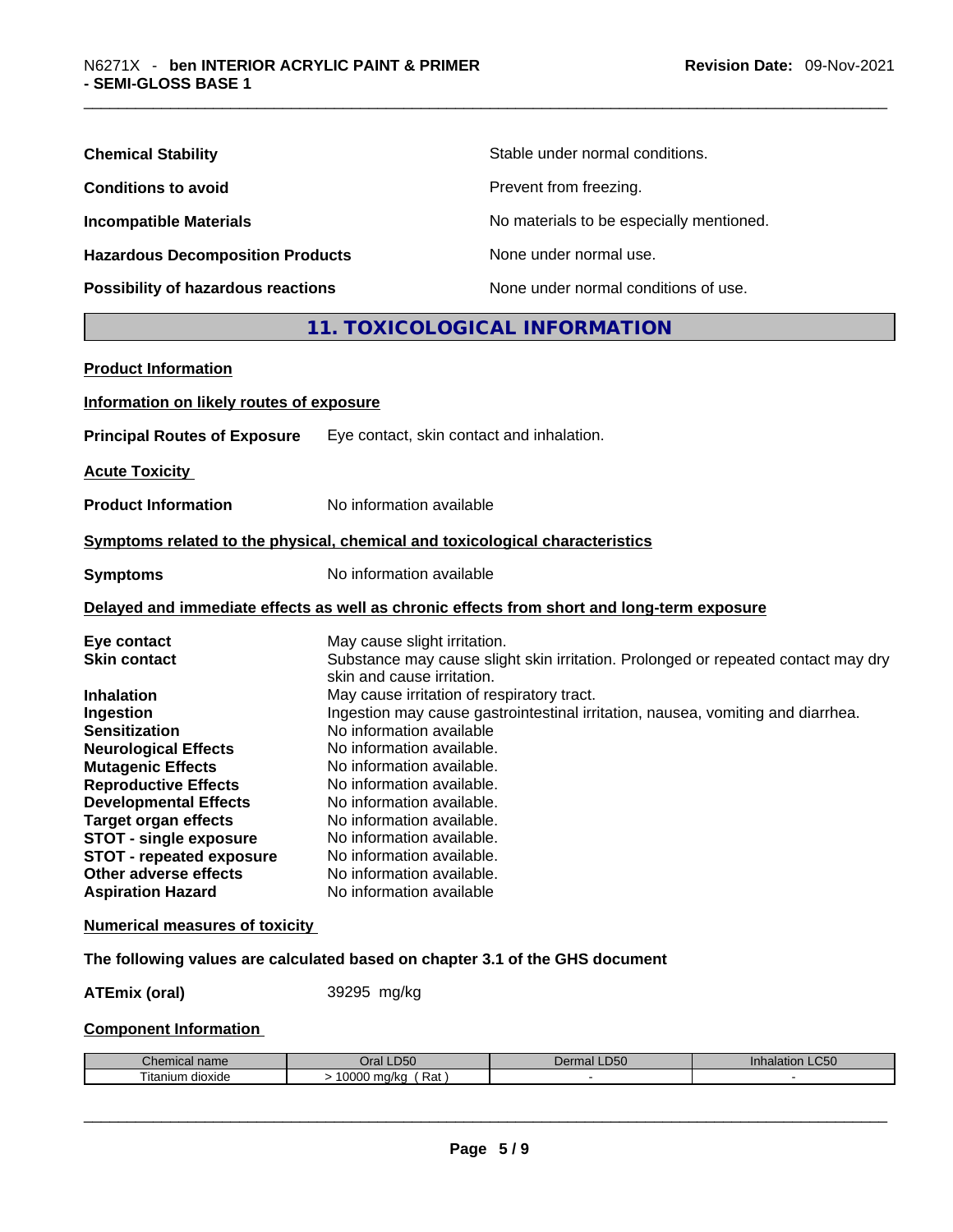| 13463-67-7 |                     |                      |  |
|------------|---------------------|----------------------|--|
| Kaolin     | Rat<br>∙ 5000 mg/kg | `Rat j<br>5000 mg/kg |  |
| 332-58-7   |                     |                      |  |

#### **Chronic Toxicity**

#### **Carcinogenicity**

*The information below indicates whether each agency has listed any ingredient as a carcinogen:.* 

| <b>Chemical name</b>    | IARC                 | <b>NTP</b> | OSHA   |
|-------------------------|----------------------|------------|--------|
|                         | 2Β<br>Possible Human |            | Listed |
| ' Titanium J<br>dioxide | Carcinoɑen           |            |        |

• Although IARC has classified titanium dioxide as possibly carcinogenic to humans (2B), their summary concludes: "No significant exposure to titanium dioxide is thought to occur during the use of products in which titanium dioxide is bound to other materials, such as paint."

#### **Legend**

IARC - International Agency for Research on Cancer NTP - National Toxicity Program OSHA - Occupational Safety & Health Administration

**12. ECOLOGICAL INFORMATION** 

# **Ecotoxicity Effects**

The environmental impact of this product has not been fully investigated.

#### **Product Information**

#### **Acute Toxicity to Fish**

No information available

#### **Acute Toxicity to Aquatic Invertebrates**

No information available

#### **Acute Toxicity to Aquatic Plants**

No information available

#### **Persistence / Degradability**

No information available.

#### **Bioaccumulation**

There is no data for this product.

#### **Mobility in Environmental Media**

No information available.

#### **Ozone**

No information available

#### **Component Information**

**Acute Toxicity to Fish**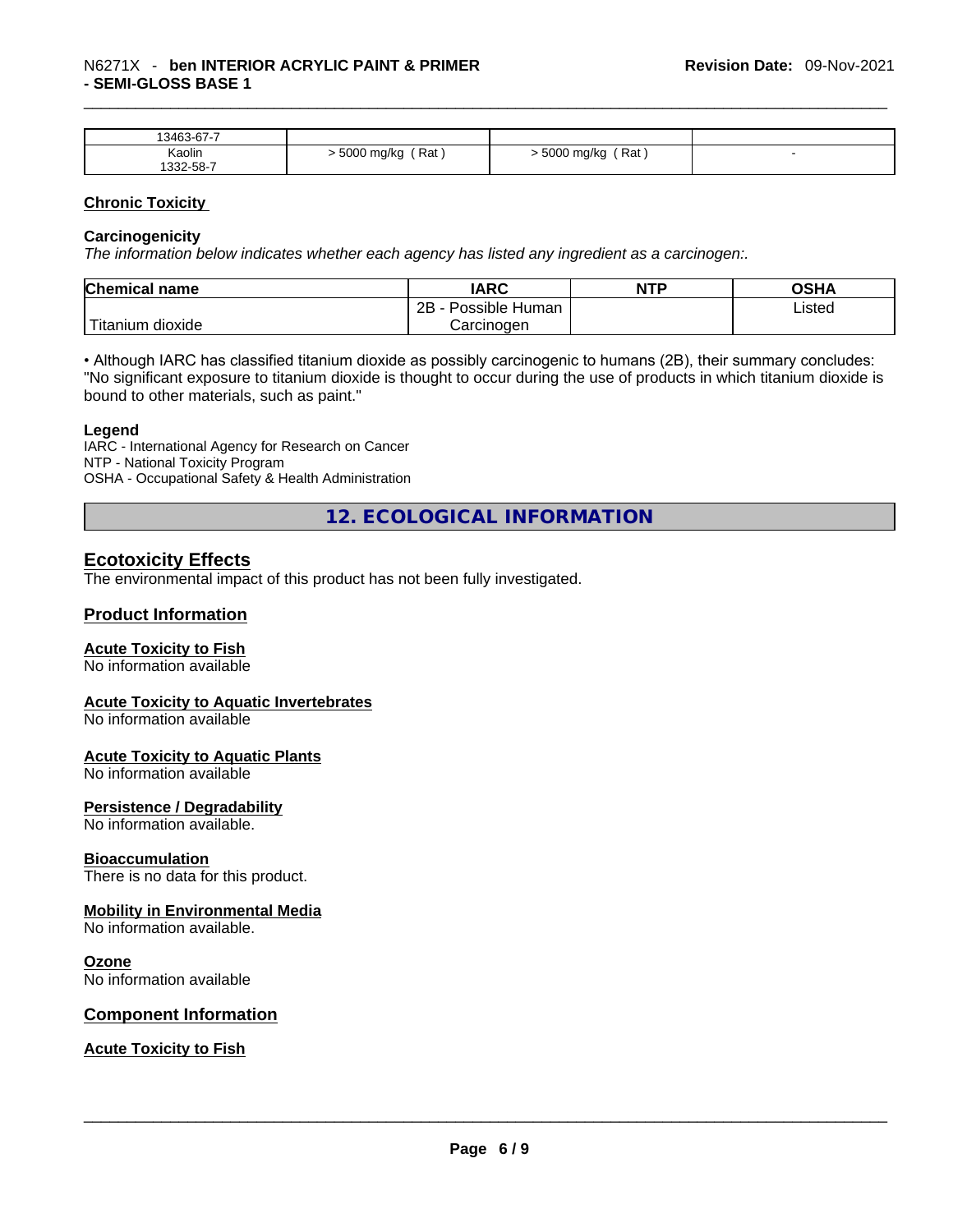#### Titanium dioxide

 $LCS0:$  > 1000 mg/L (Fathead Minnow - 96 hr.)

#### **Acute Toxicity to Aquatic Invertebrates**

No information available

#### **Acute Toxicity to Aquatic Plants**

No information available

|                              | 13. DISPOSAL CONSIDERATIONS                                                                                                                                                                                               |  |
|------------------------------|---------------------------------------------------------------------------------------------------------------------------------------------------------------------------------------------------------------------------|--|
| <b>Waste Disposal Method</b> | Dispose of in accordance with federal, state, and local regulations. Local<br>requirements may vary, consult your sanitation department or state-designated<br>environmental protection agency for more disposal options. |  |
|                              | 14. TRANSPORT INFORMATION                                                                                                                                                                                                 |  |
| <b>DOT</b>                   | Not regulated                                                                                                                                                                                                             |  |
| <b>ICAO / IATA</b>           | Not regulated                                                                                                                                                                                                             |  |
| <b>IMDG/IMO</b>              | Not regulated                                                                                                                                                                                                             |  |
|                              | <b>15. REGULATORY INFORMATION</b>                                                                                                                                                                                         |  |

# **International Inventories**

| <b>TSCA: United States</b> | Yes - All components are listed or exempt. |
|----------------------------|--------------------------------------------|
| <b>DSL: Canada</b>         | No - Not all of the components are listed. |
|                            | One or more component is listed on NDSL.   |

# **Federal Regulations**

#### **SARA 311/312 hazardous categorization**

| Acute health hazard               | No. |  |
|-----------------------------------|-----|--|
| Chronic Health Hazard             | No. |  |
| Fire hazard                       | No  |  |
| Sudden release of pressure hazard | No. |  |
| Reactive Hazard                   | Nο  |  |

#### **SARA 313**

Section 313 of Title III of the Superfund Amendments and Reauthorization Act of 1986 (SARA). This product contains a chemical or chemicals which are subject to the reporting requirements of the Act and Title 40 of the Code of Federal Regulations, Part 372:

*None*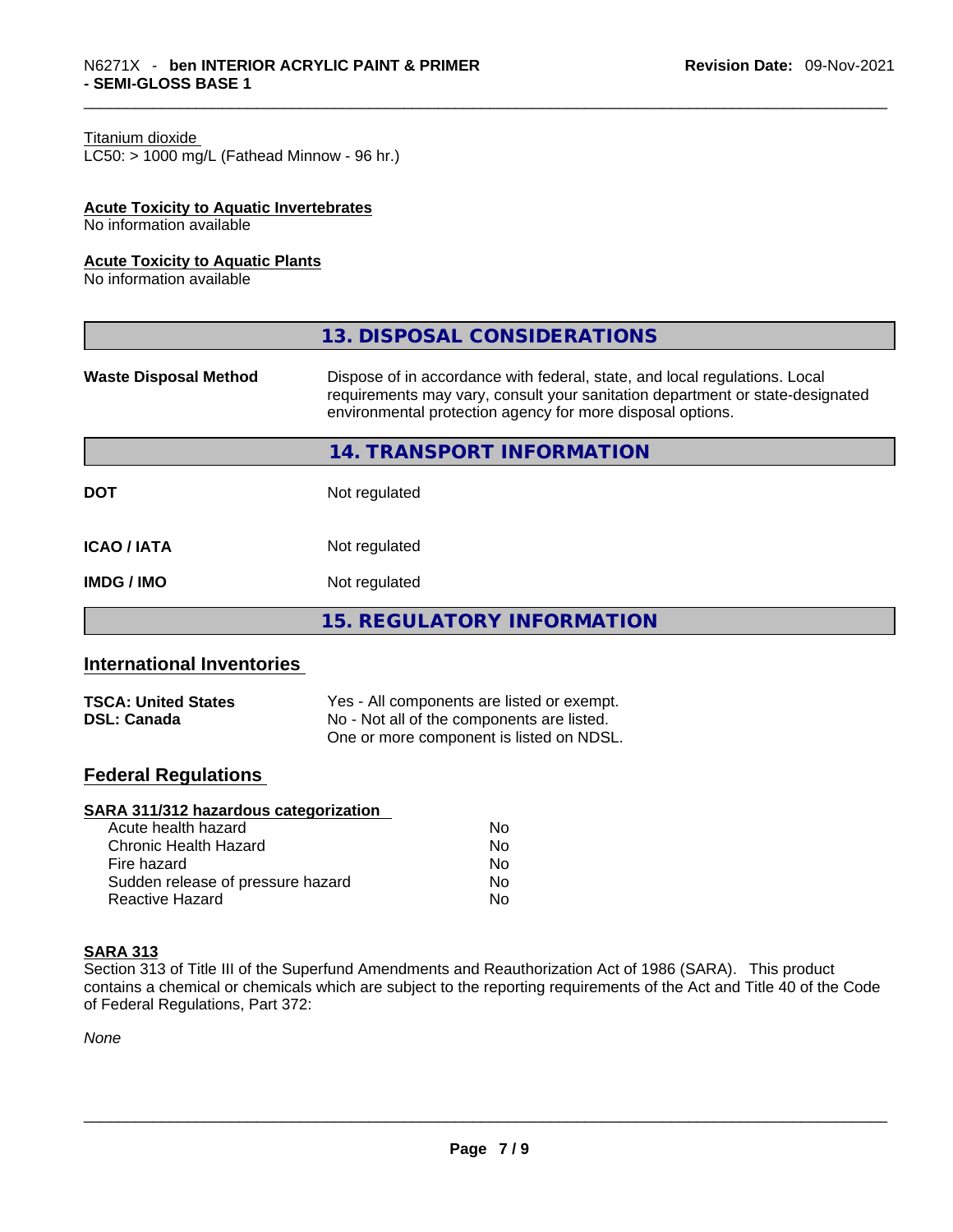#### **Clean Air Act,Section 112 Hazardous Air Pollutants (HAPs) (see 40 CFR 61)**

This product contains the following HAPs:

*None*

# **US State Regulations**

#### **California Proposition 65**

**A** WARNING: Cancer and Reproductive Harm– www.P65warnings.ca.gov

#### **State Right-to-Know**

| <b>Chemical</b><br>name       | Ma<br>uuseus | New<br><b>Jersev</b> | าทรงIvania |
|-------------------------------|--------------|----------------------|------------|
| <br>--<br>⊺ıtanıum<br>dioxide |              |                      |            |
| . .<br>Kaolin                 |              |                      |            |

#### **Legend**

X - Listed

# **16. OTHER INFORMATION**

**HMIS** - **Health:** 1 **Flammability:** 0 **Reactivity:** 0 **PPE:** -

#### **HMIS Legend**

- 0 Minimal Hazard
- 1 Slight Hazard
- 2 Moderate Hazard
- 3 Serious Hazard
- 4 Severe Hazard
- \* Chronic Hazard

X - Consult your supervisor or S.O.P. for "Special" handling instructions.

Note: The PPE rating has intentionally been left blank. Choose appropriate PPE that will protect employees from the hazards the material will *present under the actual normal conditions of use.* 

*Caution: HMISÒ ratings are based on a 0-4 rating scale, with 0 representing minimal hazards or risks, and 4 representing significant hazards or risks. Although HMISÒ ratings are not required on MSDSs under 29 CFR 1910.1200, the preparer, has chosen to provide them. HMISÒ ratings are to be used only in conjunction with a fully implemented HMISÒ program by workers who have received appropriate HMISÒ training. HMISÒ is a registered trade and service mark of the NPCA. HMISÒ materials may be purchased exclusively from J. J. Keller (800) 327-6868.* 

 **WARNING!** If you scrape, sand, or remove old paint, you may release lead dust. LEAD IS TOXIC. EXPOSURE TO LEAD DUST CAN CAUSE SERIOUS ILLNESS, SUCH AS BRAIN DAMAGE, ESPECIALLY IN CHILDREN. PREGNANT WOMEN SHOULD ALSO AVOID EXPOSURE.Wear a NIOSH approved respirator to control lead exposure. Clean up carefully with a HEPA vacuum and a wet mop. Before you start, find out how to protect yourself and your family by contacting the National Lead Information Hotline at 1-800-424-LEAD or log on to www.epa.gov/lead.

**Prepared By Product Stewardship Department** Benjamin Moore & Co. 101 Paragon Drive